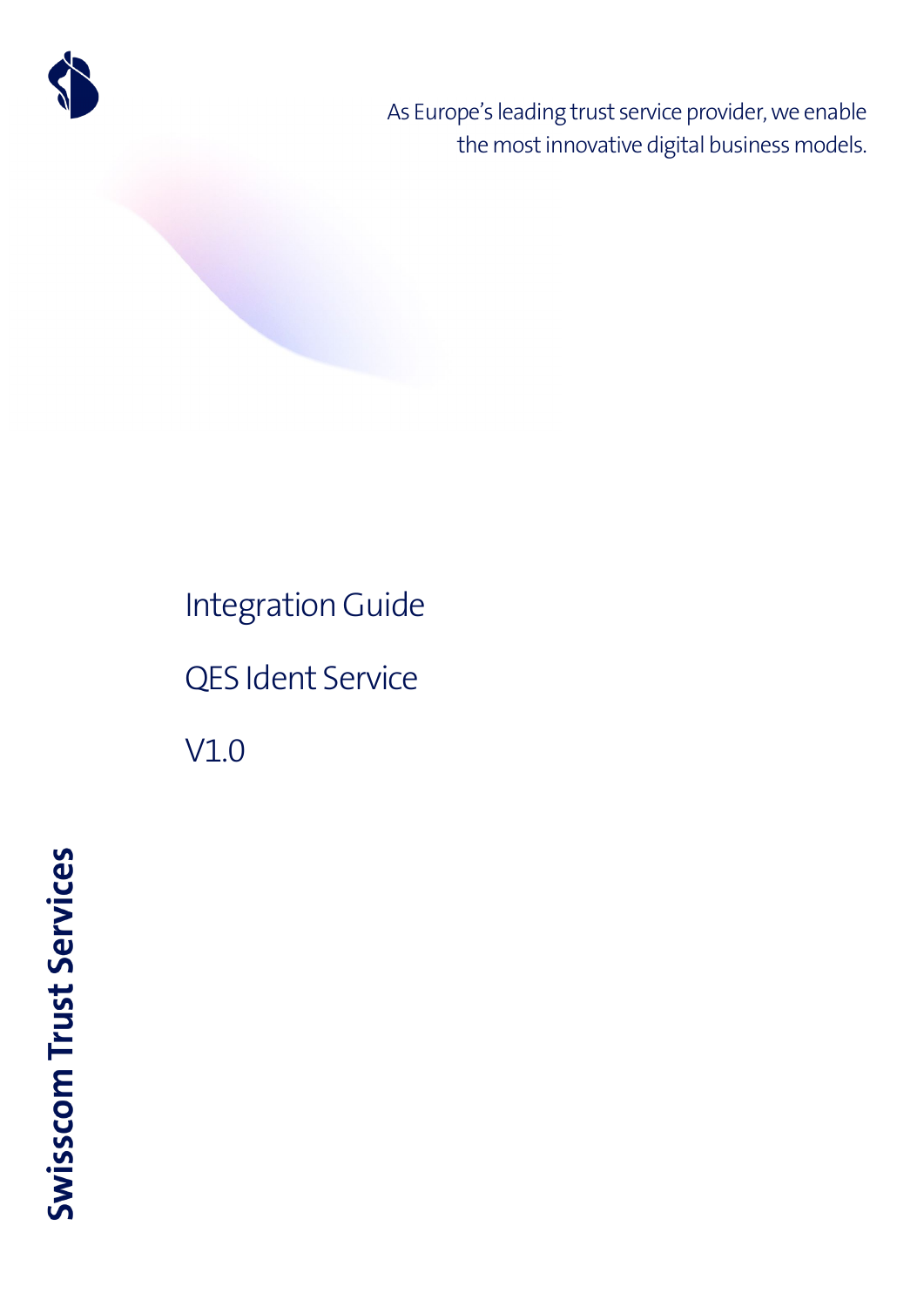| Scope                |            | Integration Guide for Service Provider |                               |  |
|----------------------|------------|----------------------------------------|-------------------------------|--|
| Version              |            | 1.0                                    |                               |  |
| Status               |            | Final                                  |                               |  |
| Replaces version     |            | N/A                                    |                               |  |
| Issue date           |            | 18/11/2020                             |                               |  |
| Document name        |            | INT-GUIDE-QES-v0100.docx               |                               |  |
| Server location      |            | <b>Swisscom Trust Services</b>         |                               |  |
| Checklist of changes |            |                                        |                               |  |
| Version              | Date       | Changed by                             | Comments/nature of the change |  |
| 1.0                  | 18.11.2020 | Joseph Koenig                          | Creation                      |  |
|                      |            |                                        |                               |  |

#### **Table of Contents**

| 1.1 |  |
|-----|--|
| 1.2 |  |
| 1.3 |  |
| 1.4 |  |
| 2   |  |
| 2.1 |  |
| 2.2 |  |
| 2.3 |  |
| 2.4 |  |
| 2.5 |  |
| 2.6 |  |
| 2.7 |  |
| 3.  |  |
| 4   |  |
| 5.  |  |
| 5.1 |  |
| 5.2 |  |
| 6   |  |
| 6.1 |  |
| 6.2 |  |
| 7   |  |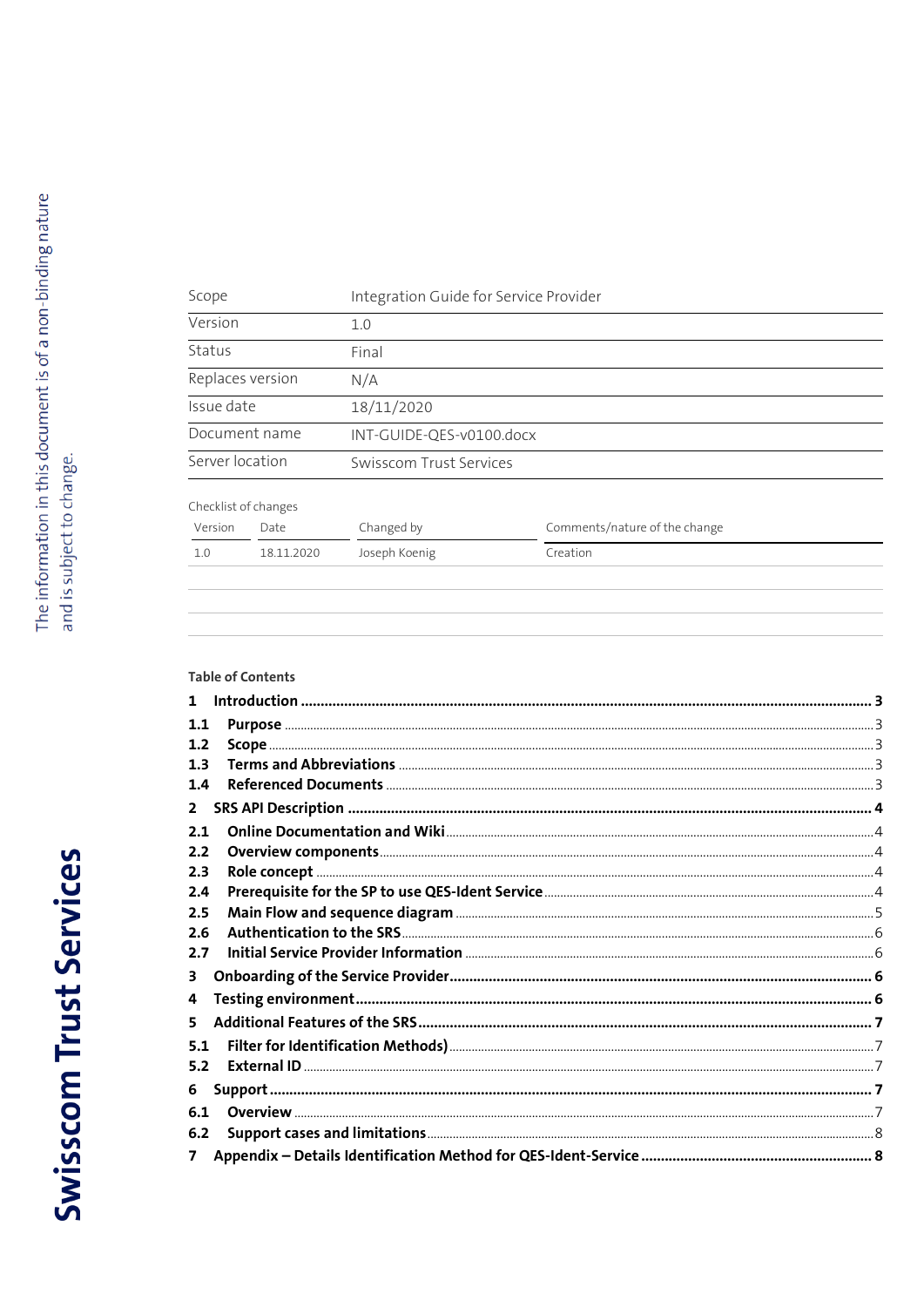# <span id="page-2-0"></span>1 Introduction

The QES-Ident-Service is a new service launched by Swisscom Trust Services in 2020 to enable Service Providers using electronic signature capabilities to use an efficient identification method in collaboration with our partner Klarna as Identification Service Provider. Service providers can offer to the customers to sign a document with a qualified electronic signature based on e-Banking login and authentication by the mobile number. The service consists of an API which is also used in the context of other registration possibilities and offers some optional API calls which may be not necessary for the QES Ident Service. The QES-Ident-Service is a complementary service to the Swisscom All-in Signing Service used to create electronic signatures and provides the link to the needed identification process. Typically, the signing process is done in the context of the identification process.

#### <span id="page-2-1"></span>**1.1 Purpose**

This integration guide is intended for developers of the service provider who would like to integrate the QES-Ident-Service from Swisscom.

The technical documentation is mainly available on Swagger and this integration guide gives a big picture overview and helps the developer to go through the different steps.

The integration of the QES-Ident-Service can be done within a very short time. The service uses well known protocols and does not require any special competencies.

- $\triangleright$  Estimation of integration time: 1 to 3 days
- Festing 1 to 3 days
- $\triangleright$  Productive within 1 to 2 weeks

#### <span id="page-2-2"></span>**1.2 Scope**

The document refers to the QES-Ident-Service. This guide describes how to perform the requests to get the right Identification method.

#### <span id="page-2-3"></span>**1.3 Terms and Abbreviations**

| <b>AIS</b>  | All-in Signing Service: cloud-service provided by Swisscom to issue qualified and advanced elec-   |
|-------------|----------------------------------------------------------------------------------------------------|
|             | tronic signatures, seals and timestamps                                                            |
| <b>API</b>  | Application programming interface                                                                  |
| Evidence    | Signed personal identification data collected during the identification process and stored in the  |
|             | <b>Smart Registration Service</b>                                                                  |
| <b>ISP</b>  | Identification Service Provider                                                                    |
| <b>JWT</b>  | Jason Web Tokens                                                                                   |
| <b>LOA</b>  | Level of assurance, the identification method and the presented ID document enable a user ei-      |
|             | ther for LOA 3 (advanced signatures) or LOA 4 (qualified signatures) SRS Smart Registration        |
|             | Service                                                                                            |
| RA          | Registration Authority: Role responsible for user identification and registration.                 |
| RA database | Database of the Registration Service                                                               |
| SP          | Service Provider                                                                                   |
| Verify call | Call to verify whether an evidence stored in the RA database enables the respective user for sign- |
|             | ing.                                                                                               |

#### <span id="page-2-4"></span>**1.4 Referenced Documents**

- [1] Service Description QES Ident Services
- [2] [All-in Signing Service Reference Guide,](http://documents.swisscom.com/product/1000255-Digital_Signing_Service/Documents/Reference_Guide/Reference_Guide-All-in-Signing-Service-en.pdf) Swisscom (Switzerland) Ltd.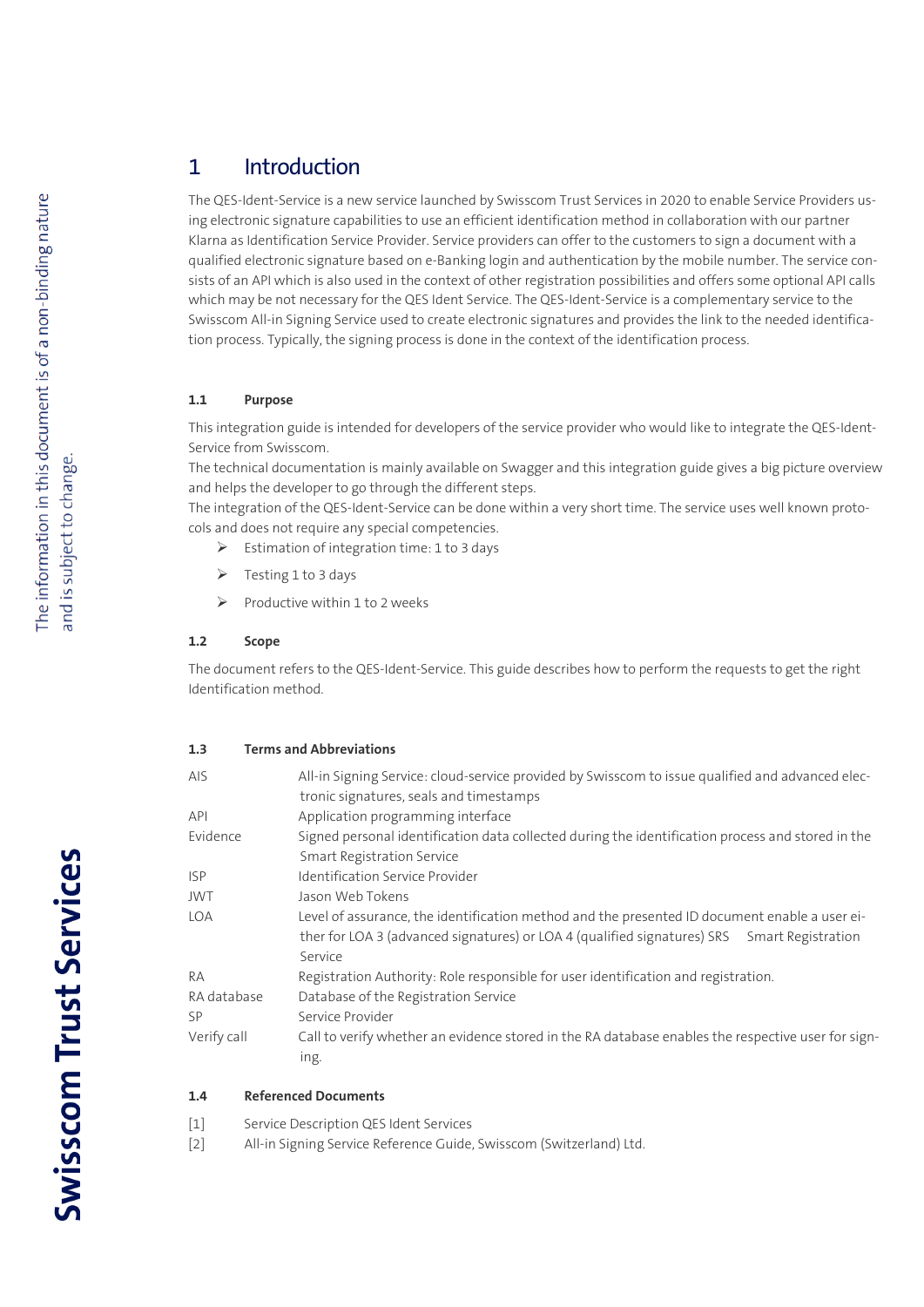# <span id="page-3-0"></span>2 SRS API Description

#### <span id="page-3-1"></span>**2.1 Online Documentation and Wiki**

The API description is available on the Swagger platform on Swisscom Wiki. <https://miss-backend-api-preprod.scapp.swisscom.com/swagger/index.html> As the QES-Ident-Service uses functionalities of the Smart Registration Service (usable through the SRS API), we will describe in the next descriptions the use of the SRS API.

#### <span id="page-3-2"></span>**2.2 Overview components**



#### <span id="page-3-3"></span>**2.3 Role concept**

We have the following actors:

- Service Provider (SP) is the customer of the QES Ident Service which offers the QES Ident Service to its end customers the signatories of a document.
- Identification Service Provider (ISP) is the Swisscom partner and delegated registration authority which performs the identification process for the future signatory and provides the identification data to Swisscom and the Service Provider

#### <span id="page-3-4"></span>**2.4 Prerequisite for the SP to use QES-Ident Service**

In order to use QES-Ident Service the SP will need to setup an endpoint for the ISP in order to receive the identification data. The SP will provide for each identification a call-back URL used then by the ISP to provide the identification data. JWT's that can be signed to check the authenticity of the provider will secure the information exchange. Additionally, as the JWT's signature is calculated using the header and the payload, this can be used to check that the content was not tampered.

(The detailed description and use of JWT's is out of scope of this integration guide)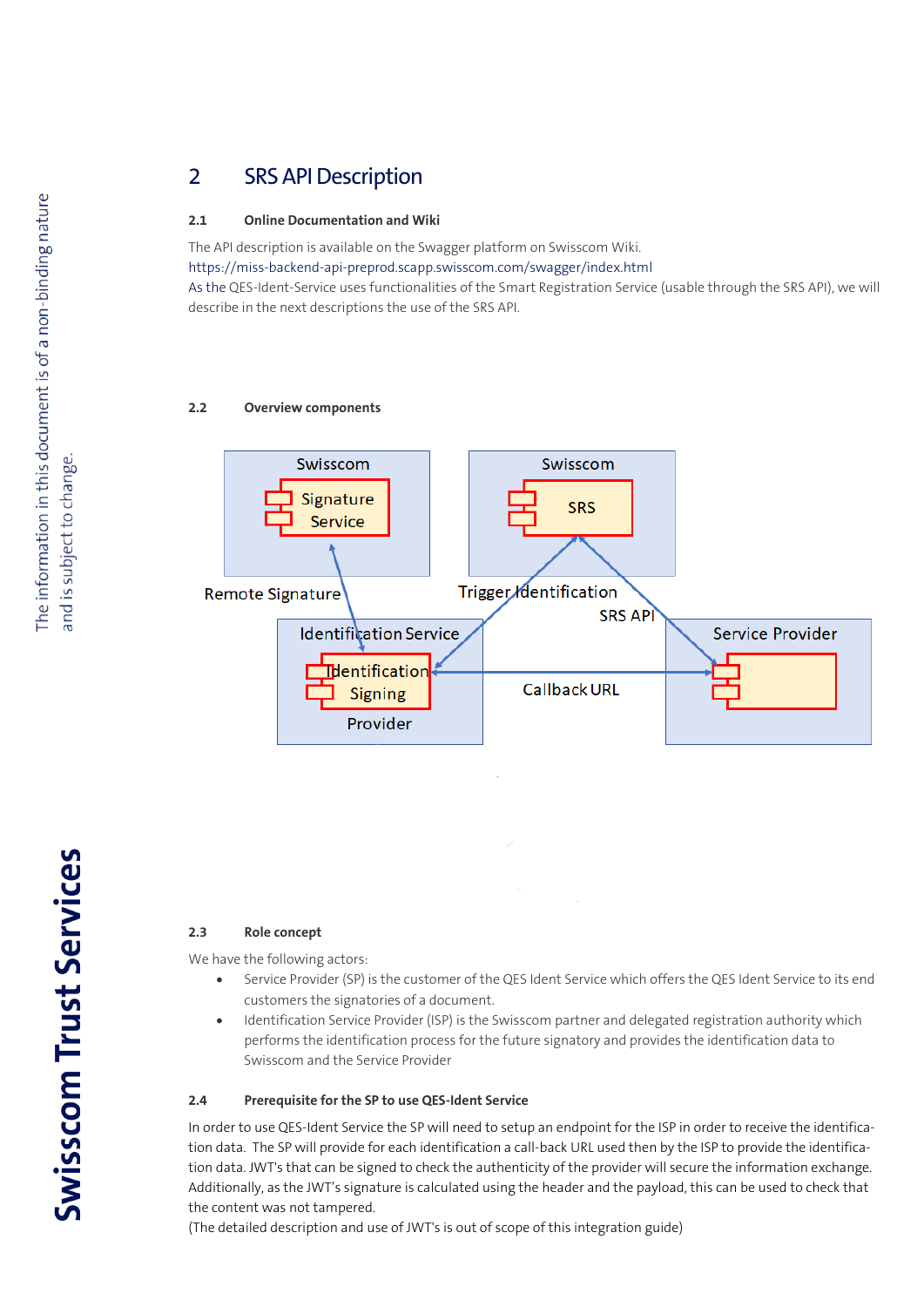#### <span id="page-4-0"></span>**2.5 Main Flow and sequence diagram**

The following flow and sequence diagram show the interface in detail:

- 1- The user wants to sign a document and the Service Provider asks him to identify himself beforehand
- 2- The Service Provider selects the identification method for QES Ident service in the communication with the Smart Registration Service and starts the identification process based on a set of (optional) initial identification data of the person to be identified and the hash of the document to be signed.
- 3- Swisscom opens an order at the Identification Service Provider and asks the Identification Service Provider for the personalized URL in order to identify the specific end user.
- 4- The Smart Registration Service provides the personalized URL of the Identification Service Provider to the Service Provider for his end user.

Optional: The Identification Service Provider submits an OAuth2.0 introspection call to the Smart Registration Service in order to check the validity of the request. Swisscom analyses the bearer token and confirms the validity to the Identification Service Provider

- 5- The end user now enters the URL in his browser to start the identification process directly with the ISP.
- 6- The end user signs the hash of the document via the ISP and the remote Signature Service of Swisscom
- 7- The ISP makes a call-back to SRS to update the status about the identification process
- 8- The ISP makes a call-back to SP with a JWT after identification in order to get the collected identification data and evidence and the signed hash



# **Swisscom Trust Services**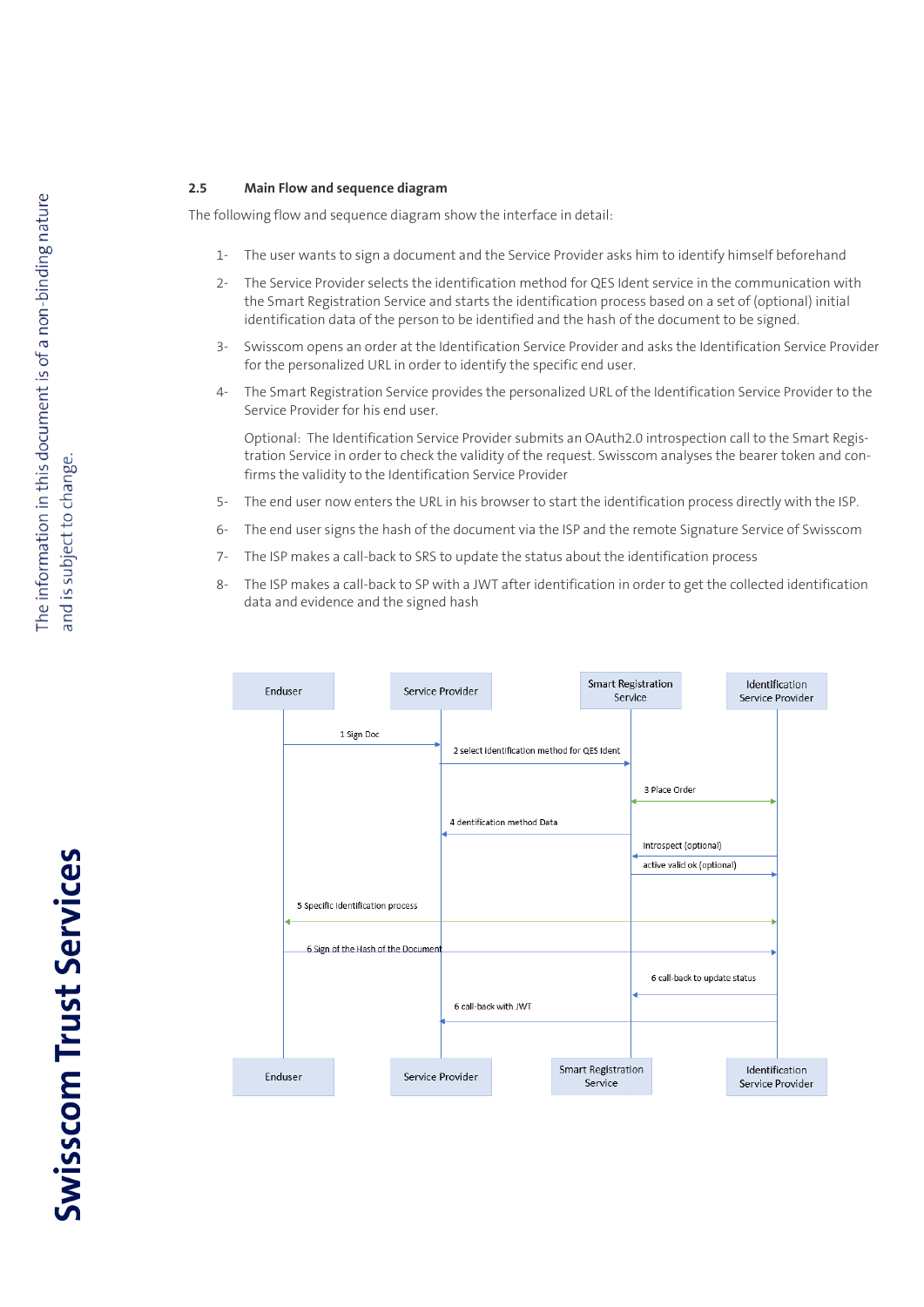#### <span id="page-5-0"></span>**2.6 Authentication to the SRS**

After the onboarding process the SP can access the SRS Service with the OAuth2 – client credentials protocol. See chapter 3 and Swagger Documentation.

#### <span id="page-5-1"></span>**2.7 Initial Service Provider Information**

The Service Provider may optionally send initial information gathered from the user in advance, for example name, surname, mobile number etc. to speed up the identification process. This information could be optionally edited by the future signatory and will afterwards be verified by the Identification Service Provider during the identification process.

For more details please refer to the Appendix "Initial Information".

# <span id="page-5-2"></span>3 Onboarding of the Service Provider

The onboarding of a Service Provider is done after the contract for the QES-Ident-Service has been signed. Swisscom will configure the access to the SRS and send the credentials securely to the responsible person at the Service Provider (Username and Client Password). The protocol used for secure access to SRS is OAuth2. To access the service the Service Provider shall provide:

- ▶ Client ID
- > Client Secret.

See Swagger documentation for more details: <https://miss-backend-api-preprod.scapp.swisscom.com/swagger/index.html>

## <span id="page-5-3"></span>4 Testing environment

A test environment is available to Service Providers for test integration purposes. Service Providers can test integration end to end including the identification process.

Swisscom provides in its testing environment the possibility to simulate the different status of the identification method result. To use the test environment, use credentials below (without quotes)

- Username: "client" (needed only to access the test environment)
- Password: "clientpassword" (needed only to access the test environment)
- Client Id: "missswaggerclient"
- Client secret: "missswaggerclientsecret"



Typical end to end testing:

- Create Target URL
- Test user gets identified and performs signature

**Swisscom Trust Services**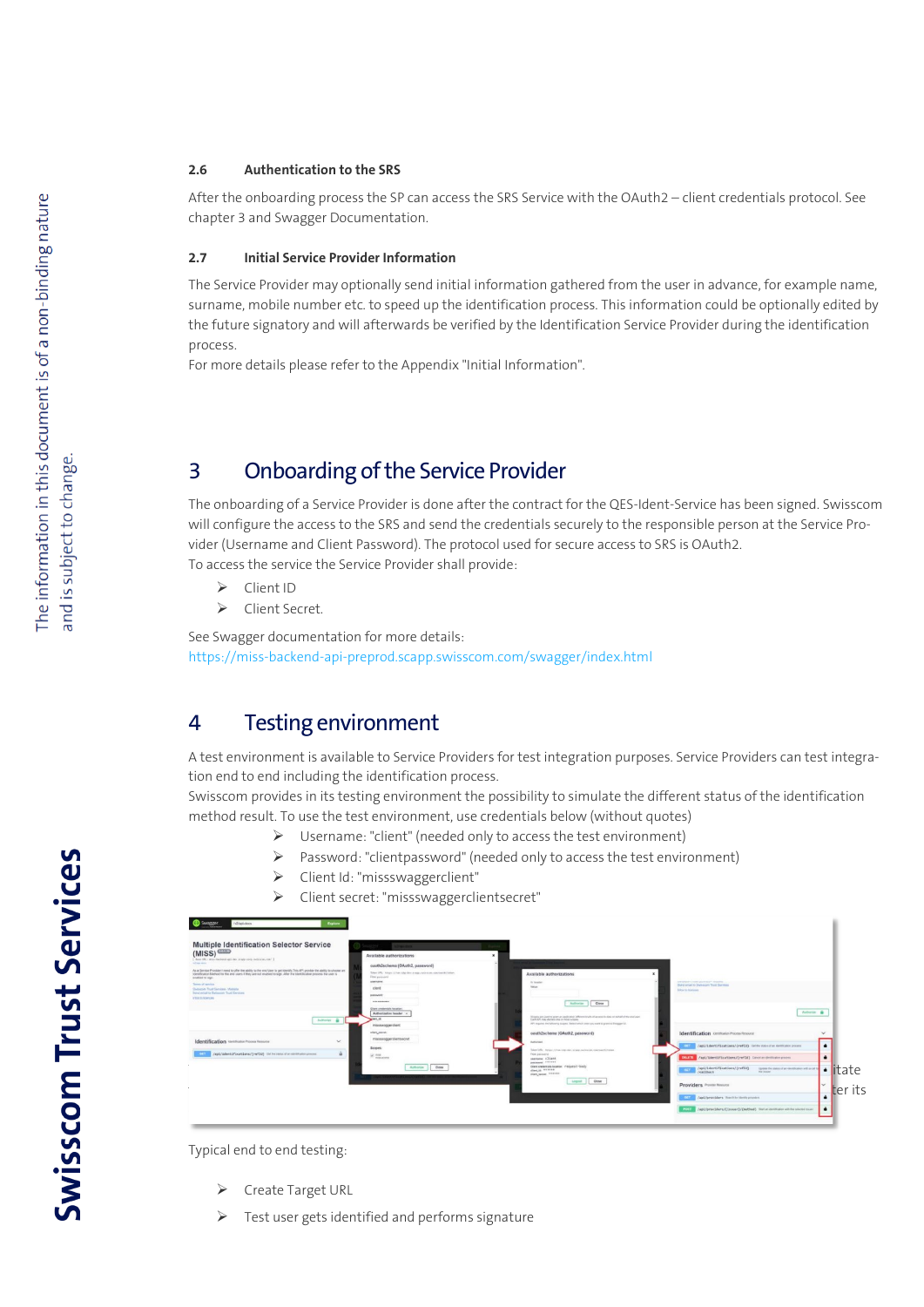$\triangleright$  Check Status until status is terminated

List of possible status:

| <b>Status</b> | <b>Semantic</b>                                                                                                                                          |
|---------------|----------------------------------------------------------------------------------------------------------------------------------------------------------|
| Created       | The identification data is collected and stored in order to initialize an order with the<br><b>ISP</b>                                                   |
| Initialized   | The identification task has been ordered by the ISP. The identification task can now be<br>started by the Service Provider by the use of the target URL. |
| Terminated    | The Identification is finished, and the identification provider performed the callback on<br><b>SRS API</b>                                              |
| Error         | No callback was performed by the ISP                                                                                                                     |

# <span id="page-6-0"></span>5 Additional Features of the SRS

#### <span id="page-6-1"></span>**5.1 Filter for Identification Methods)**

This feature generally not necessary for QES Ident. For more details please refer to the integration Guide of SRS Service: linkExternal ID

#### <span id="page-6-2"></span>**5.2 External ID**

When choosing the identification method, the Service Provider has the possibility to provide an External ID. This External ID is a free text string defined by the Service Provider to be able to manage its own customer or partner requesting a signature where an identification is needed.

The External ID can be used by the SP for the billing of his customers. Swisscom will associate the identification request with this External ID.

### <span id="page-6-3"></span>**6 Support**

#### <span id="page-6-4"></span>**6.1 Overview**

The whole identification process involves 3 parties: Swisscom, the service provider who wants to get a user enabled for the signature and the ISP.

The goal here is to clarify which support team has to be contacted, where are the limits and what data needs to be provided for a successful support process.



The whole process can be divided in 5 steps:

- 1. Authentication to SRS and performing requests, receive appropriate response (Swisscom)
- 2. Prompt the end user to start the identification process (Service Provider)
- 3. Identification process itself (Identification Service Provider) combined with the signature process
- 4. Guide the end user till identification is successful (Service Provider)

As general rules we consider:

**Swisscom Trust Services**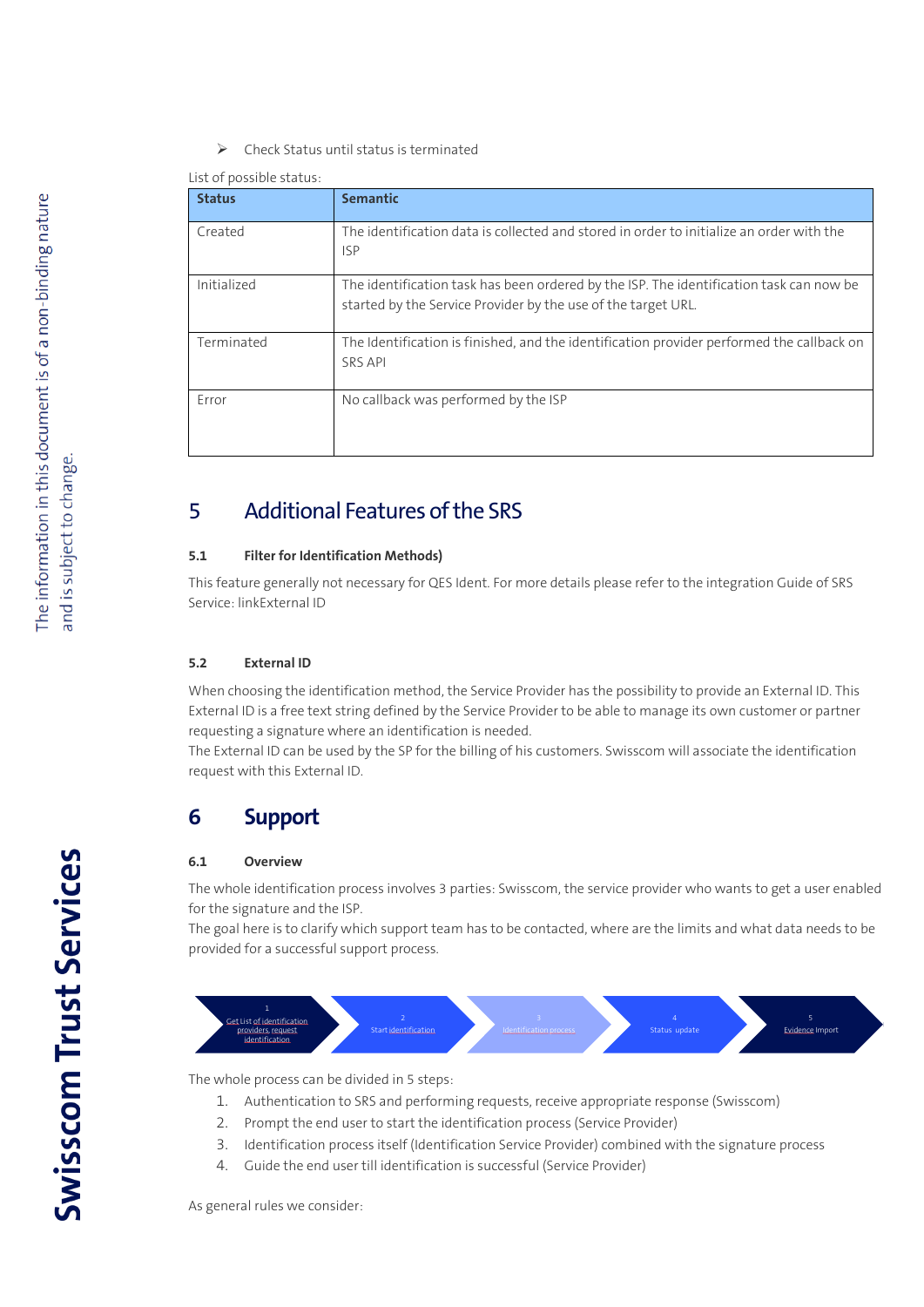- $\triangleright$  The end user is in direct contact with the Service Provider for any business purpose. Thus, the 1<sup>st</sup> level support is ensured by the Service Provider who stay the SPOC for the end-user.
- F If the analyze of the issue by 1<sup>st</sup> level Support reveals that some parameters are not fulfilled by Swisscom or the identification provider, then the Service Provider can contact through the right Support channel the Swisscom or identification provider Support by providing enough information (see table below in section 6.2).

#### <span id="page-7-0"></span>**6.2 Support cases and limitations**

Issues may occur in each phase. The following table shows a list of possible issue, in each case the competent support team to be contacted. Also listed the parameter to check as fulfilled process step.

| Process<br>step          | Issue with this process step                                                                                                                                                                               | Successfull                                                                                                         | Support Team (Data to provide)                                                                                                     |
|--------------------------|------------------------------------------------------------------------------------------------------------------------------------------------------------------------------------------------------------|---------------------------------------------------------------------------------------------------------------------|------------------------------------------------------------------------------------------------------------------------------------|
| 1                        | Server authentication to SRS Service<br>٠<br>Target URL not available,<br>٠<br>Order ID or Reference ID not available<br>٠<br>Unsuccessful response to correct request<br>٠<br>Service not responding<br>٠ | Target URL<br>Ref ID<br>Order ID                                                                                    | Swisscom Service Desk<br>with PRO-Nr<br>(Ref-ID, method used, problem<br>description<br>Time)                                      |
| $\overline{2}$           | User redirect to Target URL<br>٠<br>User Identity data gathering<br>٠<br>User Identity data forwarding to identifica-<br>٠<br>tion provider<br>Specific Implementation: see recommenda-<br>٠<br>tions      | Specific to SP                                                                                                      | Service Provider Support                                                                                                           |
| $\overline{\mathcal{E}}$ | Identification cannot be performed by ISP<br>٠<br>Timeouts<br>٠<br>Connection lost<br>٠<br>Signature not placed on hash<br>٠                                                                               | ISP confirms suc-<br>cessful or unsuc-<br>cessful identifi-<br>cation with In-<br>formation on the<br>Final screen. | Identification Service Provider<br>via Swisscom Service Desk with<br>PRO-Nr. (Ref-ID, method used,<br>problem description<br>Time) |
| $\overline{4}$           | Status checking<br>٠<br>Specific Implementation: see recommenda-<br>٠<br>tions                                                                                                                             | Specific to SP                                                                                                      | Service Provider Support                                                                                                           |

# <span id="page-7-1"></span>**7 Appendix –Details Identification Method for QES-Ident-Service**

| $\triangleright$ Identification method name:                                | aml-bank  |
|-----------------------------------------------------------------------------|-----------|
| $\triangleright$ Identification Service Provider:                           | Klarna    |
| $\triangleright$ Signature capability for User Identified with this method: | QES/eIDAS |
| $\triangleright$ Countries/Documents:                                       | N/A       |
| $\triangleright$ User flow                                                  |           |

Precondition: User is owner of a bank account supported by Klarna Process User starts identification – chooses his bank – User performs login to his bank account and signs the contract– mobile phone is checked through SMS challenge – Checks are done –